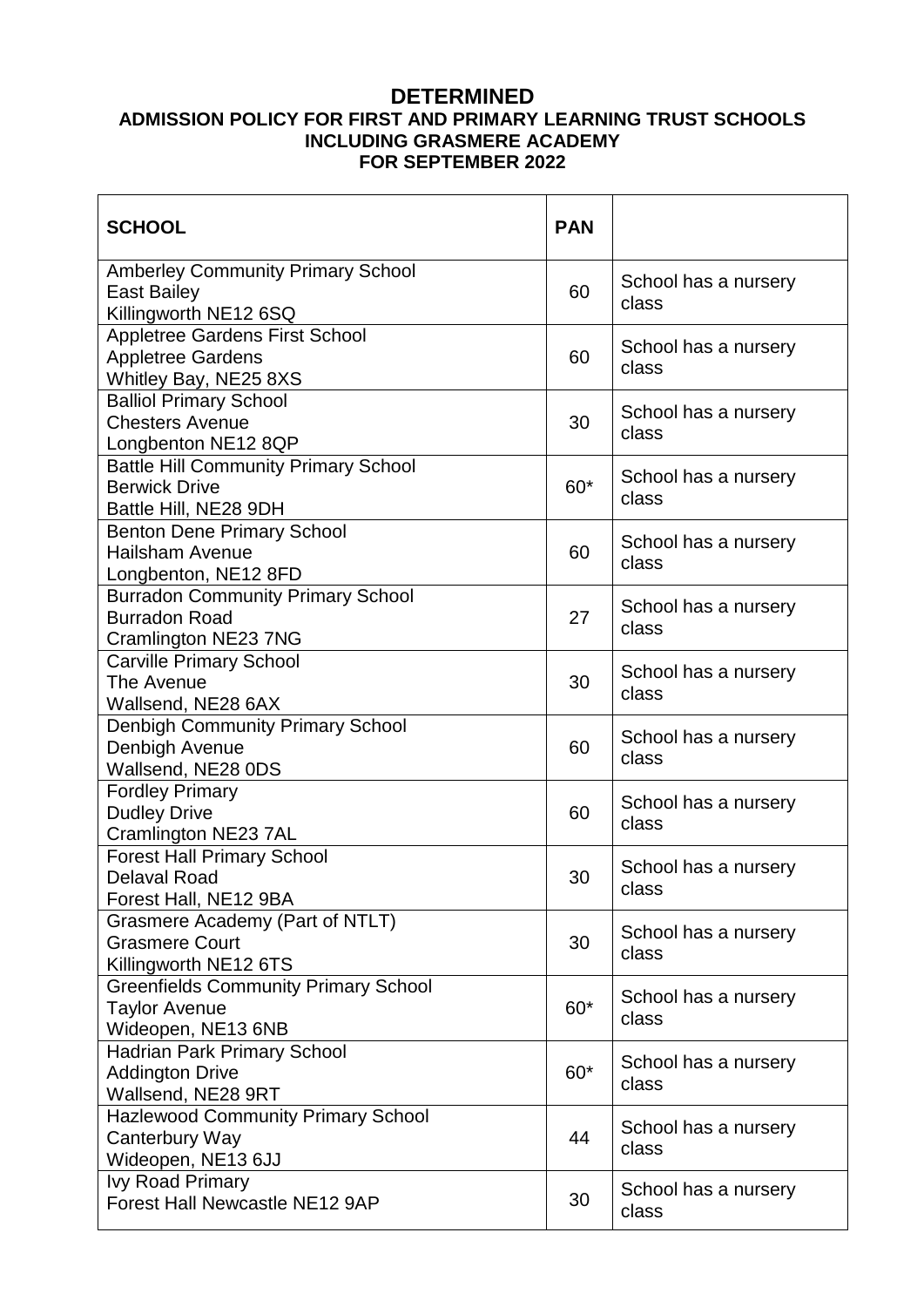| <b>King Edward Primary</b>                          | 60 | School has a nursery<br>class |
|-----------------------------------------------------|----|-------------------------------|
| <b>Preston Avenue</b><br>North Shields NE30 2BD     |    |                               |
| <b>Monkhouse Primary School</b>                     |    |                               |
| <b>Wallington Avenue</b>                            | 30 | School has a nursery          |
| North Shields, NE30 3SH                             |    | class                         |
| <b>Preston Grange Primary</b>                       |    |                               |
| <b>Chiltern Road</b>                                | 30 | School has a nursery          |
| North Shields NE29 9QL                              |    | class                         |
| <b>Redesdale Community Primary School</b>           |    |                               |
| <b>Wiltshire Drive</b>                              | 45 | School has a nursery<br>class |
| <b>Wallsend NE28 8TS</b>                            |    |                               |
| <b>Richardson Dees Primary</b>                      | 30 | School has a nursery<br>class |
| <b>High Street East</b>                             |    |                               |
| Wallsend NE28 7RT                                   |    |                               |
| <b>Rockcliffe First School</b>                      | 45 | School has a nursery<br>class |
| <b>Grafton Road</b>                                 |    |                               |
| Whitley Bay, NE26 2NR                               |    |                               |
| <b>Stephenson Memorial Community Primary School</b> |    | School has a nursery          |
| <b>Martin Road</b>                                  | 60 | class                         |
| Wallsend NE28 0AG                                   |    |                               |
| <b>Wallsend Jubilee Community Primary School</b>    |    | School has a nursery          |
| <b>Mullen Road</b>                                  | 60 | class                         |
| Wallsend, NE28 9HA                                  |    |                               |
| <b>Western Community Primary School</b>             | 60 | School has a nursery<br>class |
| <b>Rutland Road</b>                                 |    |                               |
| Wallsend, NE28 8QL                                  |    |                               |
| <b>Westmoor Primary School</b>                      |    | School has a nursery          |
| Southgate                                           | 45 | class                         |
| Killingworth, NE12 6SA                              |    |                               |
| <b>Whitehouse Primary</b>                           | 30 | School has a nursery<br>class |
| <b>Whitehouse Lane</b>                              |    |                               |
| North Shields NE29 7PE                              |    |                               |

In each school the Governing Body is the Admissions Authority and is responsible for determining the school's admissions policy.

The planned Admission Number (PAN) for each school is given in the table shown.

Where the school receives more applications than places available the following admission criteria are used to decide on admission to Learning Trust Schools.

All Learning Trust Schools operate an equal preference system for processing parental preferences.

In accordance with the Education Act 1996, children with a Statement of Special Educational Needs (SEN) are required to be admitted to the school named in the statement and with effect from September 2014 those children with an Education Health and Care Plan (EHCP). Thereafter the following oversubscription criteria will apply.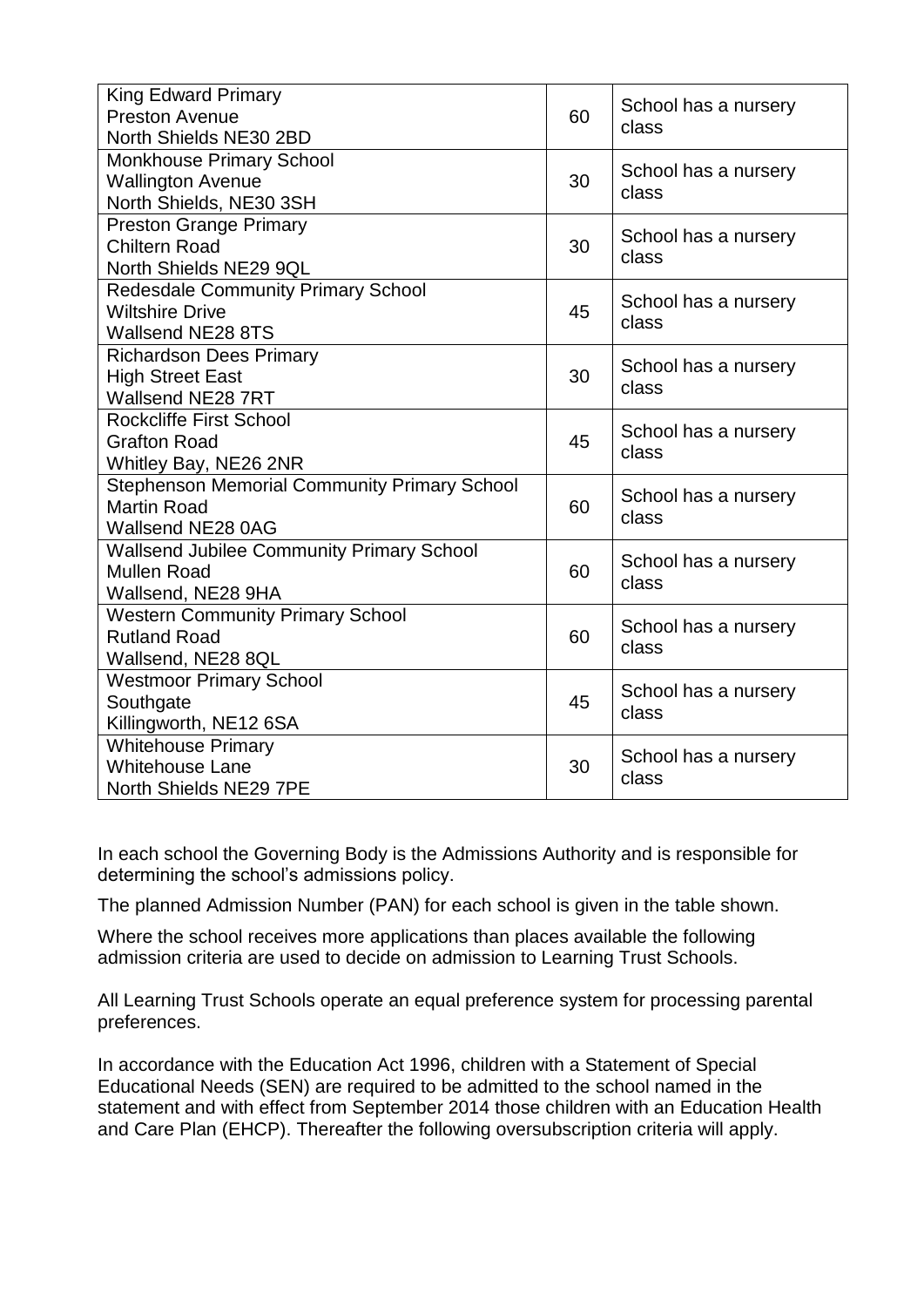## **Oversubscription Criteria**

- 1. Looked after children in the care of a local authority or a child who was previously looked after but immediately after being looked after became subject to an adoption, child arrangements (formerly residence) or special guardianship order. *See Note 1 below.*
- 2. Pupils who live within the catchment area of the school (pupils in this category with a sibling link (an older brother or sister) who will be attending the school in September 2022 will be given priority).
- 3. Sibling link (an older brother or sister) to include adoptive siblings, half siblings, step siblings and long term fostered children residing at the same address and who will be attending the school in September 2022.
- 4. Shortest distance measured as a straight line from a single fixed central point of the home address (including flats) to the central point of the school using the Local Land and Property Gazetteer and the Council's Geographical Information System (GIS) system.

### *N.B The above distance measurement will also be used as a 'tiebreaker' within each criterion, if necessary. In the case of flats if there is more than one home address with the same measurement the flat with the lowest number will be offered the place. In all other cases of the same measurement, random allocation will be used.*

# *NOTE 1*

A looked after child is a child who is in the care of a local authority in accordance with section 22 of the Children Act 1989 at the time the application for admission to school is made and whom the local authority has confirmed will still be looked after at the date of admission. This also includes children who appear to the admission authority to have been in state care outside of England and ceased to be in state care as a result of being adopted.

An **adoption order** is an order made under section 46 of the Adoption and Children Act 2002

A **child arrangements order** (formerly residence) is an order outlining the arrangements as to the person with whom the child will live under section 8 of the Children Act 1989

A **special guardianship order** is an order appointing one or more individuals to be a child's special guardian or guardians

### **Closing Date**

In determining admissions, priority will be given to those applications where the parental application is received by the published deadline date **14 January 2022.**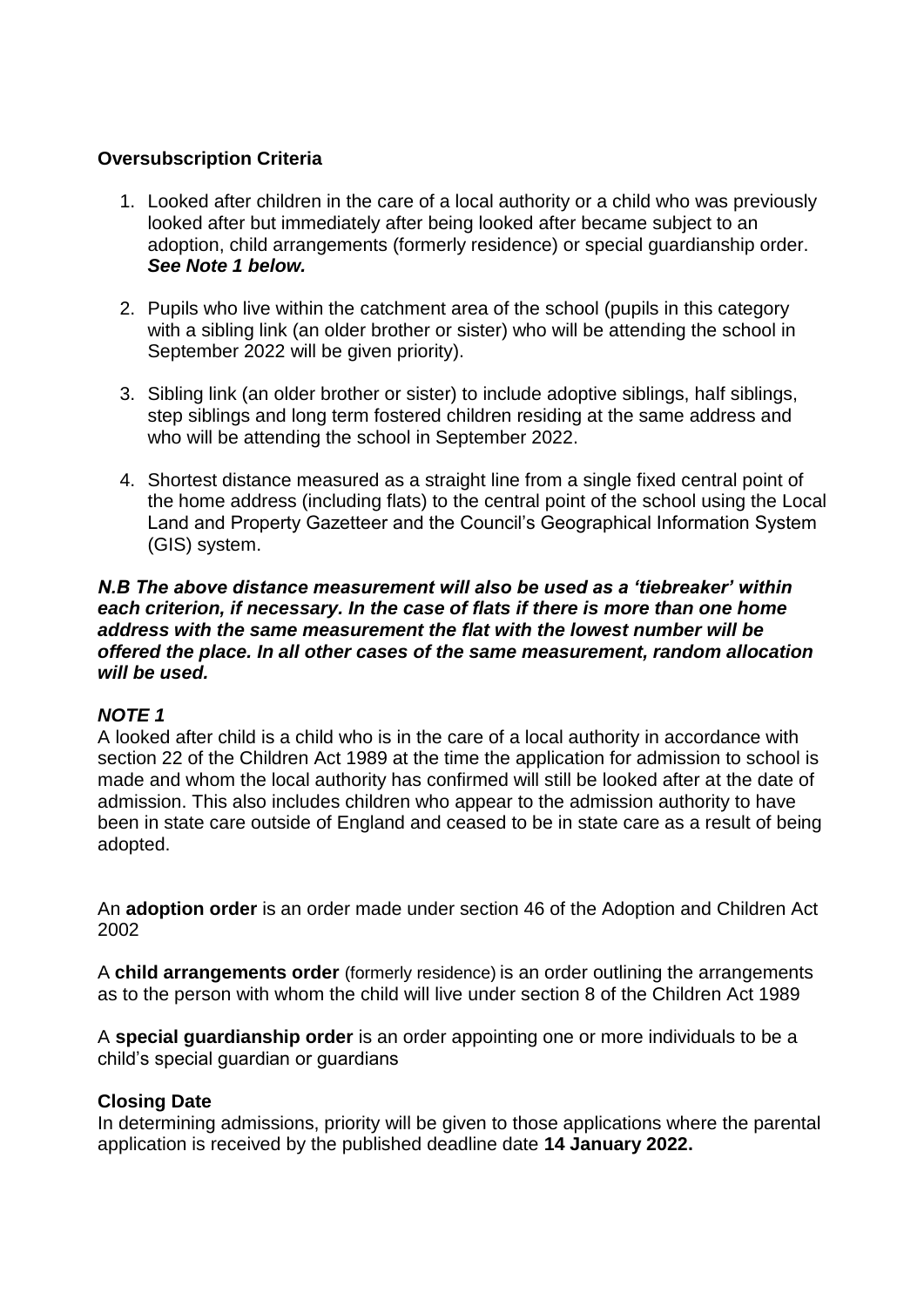### **Late Applications**

If you return your application after the closing date your application will be classed as Late unless exceptional circumstances exist. The Governing Body will consider your reasons, provided they are received before 31 January 2022 and if they are exceptional, consider your application along with those received on time. Examples of what may be considered as exceptional circumstances are a family who have just moved into the area (proof of ownership or tenancy agreement will be required). If your reasons are not exceptional then your application will not be processed until after **16 April 2022**.You should be aware that this will reduce your chance at gaining a place at the school you want.

# **Offer Date**

**16 April 2022** parents will be notified of the outcome to their application. If you applied online and requested an email response, then you will be sent an email on this day. If you completed a paper application a letter will be sent out by 2<sup>nd</sup> class post on this day.

### **Equal Preference System**

The Governing Body of each school operates an equal preference system for processing applications. This means at the first stage there will be no distinction between first, second or third preference applications. Therefore, all applications will be considered equally against the admission criteria. If a pupil qualifies for a place at more than one school the parent's highest ranked preference will be offered and any lower ranking offers will be disregarded.

### **Parental Responsibility**

When considering your application the Local Authority will use the parental home residence of the Parent/Carer who receives or would have received the child benefit for the child/ren.

### **Waiting lists**

If you have been refused your preferred school(s), you will have the opportunity to place your child's name on a waiting list(s). You may wish to place your child's name on a waiting list for more than one school. Children are placed on the waiting list according to the oversubscription criteria regardless of when their application was received. Within each criterion their place is ordered by shortest distance to the school measured in a straight line, from a single fixed central point of the home address (including flats) to the central point of the school using the Local Land and Property Gazetteer and the Council's Geographical Information System (GIS), with those living closer to the school receiving higher priority.

If pupil numbers fall below the published admission number the place will be offered to the child at the top of the waiting list. This means a child who is on the waiting list will move down the list if another late application is received that falls within a higher priority under the oversubscription criteria.

Waiting lists for schools will be held for one term in the academic year i.e. 31 December 2022; no list will be held by any individual school or the Local Authority after this date.

### **Catchment Areas**

All Learning Trust Schools have a defined geographic area called a catchment area. To find out which catchment area you live in log onto [www.northtyneside.gov.uk](http://www.northtyneside.gov.uk/) or contact the Access Team on telephone number 0191 643 8724